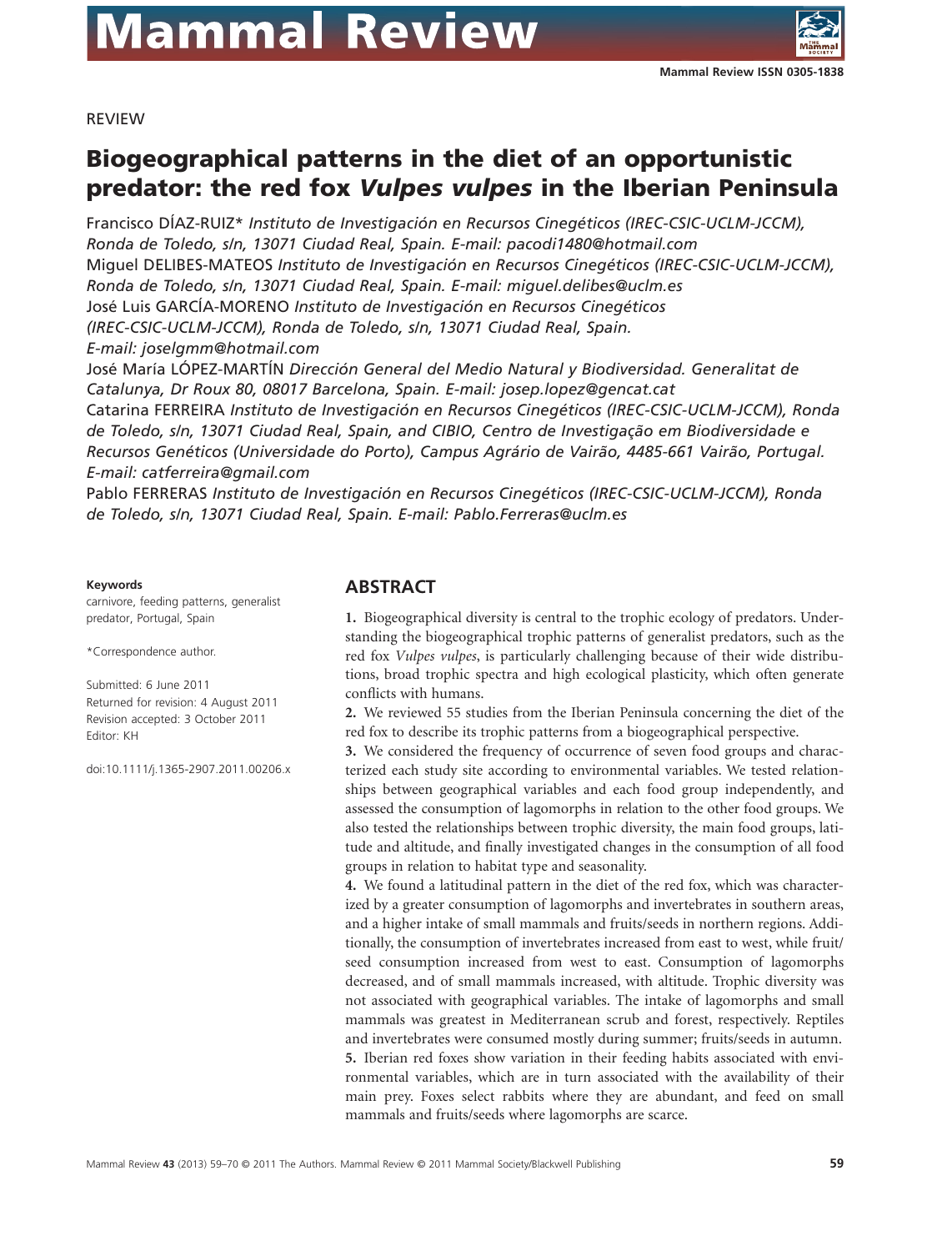## **INTRODUCTION**

Feeding habits have been one of the most studied features of carnivore ecology. The traditional approach to studies of carnivore diets is to investigate the feeding habits of species (mainly in terms of diet composition) at local or regional scales (e.g. Brand et al. 1976, Zapata et al. 2007, Wang & Macdonald 2009). Comprehensive studies of carnivore trophic ecology at broader geographical scales have only recently been undertaken (e.g. Clavero et al. 2003, Lozano et al. 2006, Zhou et al. 2011). The study of trophic biogeographical patterns of predators is fundamental to understanding their ecology and life history strategies (Daan & Tinbergen 1997). For instance, defining a species as a trophic generalist or specialist is only relevant in the context of extensive ecological studies in which variation in feeding behaviour among populations over a broad range of environmental conditions is considered (Lozano et al. 2006). Investigations of the diet of medium-sized carnivores at large biogeographical scales have included studies of the Eurasian badger *Meles meles* (Roper & Mickevicius 1995, Goszczynski et al. 2000, Hounsome & Delahay 2005); the polecat *Mustela putorius* (Lodé 1997); the common genet *Genetta genetta* (Virgós et al. 1999); the Eurasian otter *Lutra lutra* (Clavero et al. 2003); the European wildcat *Felis silvestris* (Lozano et al. 2006); and the Holarctic martens, *Martes* sp. (Zhou et al. 2011). Surprisingly, this type of study is lacking for the red fox *Vulpes vulpes*, which is the world's most widespread member of the order Carnivora (Sillero-Zubiri et al. 2004) and one of the most abundant carnivore species in the Iberian Peninsula (Blanco 1998, Palomo et al. 2007) and elsewhere.

Environmental and climatic conditions affect food availability, and can have an impact on dietary composition and diversity (Hill & Dunbar 2002). Thus, variations in the distribution of potential prey species across biogeographical regions have been postulated to affect the feeding habits of medium-sized carnivores. For instance, dietary diversity in wildcats increases at lower latitudes (i.e. Mediterranean areas; Lozano et al. 2006), where potential prey richness is greater (Rosenzweig 1995). Latitudinal gradients have also been observed in relation to dietary diversity and in the consumption of particular prey. For example, the Eurasian otter's diet is more diverse in southern localities, while further north the species is more piscivorous, predating upon a large diversity of fish families (Clavero et al. 2003). Similarly, food availability can vary along altitudinal gradients, and this can affect the dietary composition of carnivores. For instance, small mammals (mice, voles and shrews) are the primary food of martens, but are less frequently consumed at lower altitudes, where other food resources are more abundant and are available throughout the year (Zhou et al. 2011).

Diet is one of the most studied aspects of the ecology of the red fox. Most studies indicate that the red fox is a generalist predator that uses resources according to their availability and hence is opportunistic in its behaviour (e.g. Webbon et al. 2006, Dell'Arte et al. 2007). However, most studies were undertaken at local or regional scales, and specific studies describing biogeographical patterns in the red fox diet are lacking. Although some studies have shown variations in the feeding habits of foxes based on environmental variables including habitat type (Fedriani 1996, Gortázar 1999), the effects of latitude, longitude and altitude on the composition of fox diets at a larger scale remain unknown. Similarly, there is a lack of information about how the consumption by foxes of some preferred prey, such as lagomorphs or small mammals, varies spatially at biogeographical scales.

The ecological features of red foxes can bring them into conflict with human activities where their prey is of economic or conservation concern (Baker & Harris 2003). For example, predation by foxes is often regarded as one of the factors preventing the recovery of small game (Reynolds & Tapper 1995, Smedshaug et al. 1999, Beja et al. 2009, Knauer et al. 2010), and farmers consider predation of livestock by foxes to cause economic losses (Moberly et al. 2004). Furthermore, several researchers have reported negative impacts of fox predation on species of conservation concern (Yanes & Suárez 1996, Ruiz-Olmo et al. 2003, Dickman 2010). However, predators, including generalists such as red foxes, play major roles in ecological processes by limiting populations of pest species (O'Mahony et al. 1999, Newsome et al. 2001), reducing the transmission of disease (Hudson et al. 1992, Millán et al. 2002) and acting as seed dispersers (Guitián & Munilla 2010, Rosalino et al. 2010). Our ability to understand biogeographical patterns is crucial for developing efficient management programs in the context of human usage (Whittaker et al. 2005). From this perspective, a large-scale study of the trophic ecology of the red fox could provide valuable knowledge concerning its ecosystem functions and improve management of this predator.

The Iberian Peninsula is included in the Mediterranean Basin hotspot (Myers et al. 2000) and is thereby an interesting site for the study of biogeographical patterns (e.g. Carvalho et al. 2011). It includes distinct Atlantic (Northern Iberia), Mediterranean (Central and Southern Iberia) and Alpine (Pyrenees mountains) biogeographical regions (Rivas-Martínez 1987; Fig. 1), and is characterized by high environmental heterogeneity because of its climatic and physiographical complexity (the altitude ranges from 0m at sea level to 3479m above sea level at Sierra Nevada, Granada, Spain). The variability in environmental conditions underpins the diversity in community composition and structure in this region (Blondel & Aronson 1999,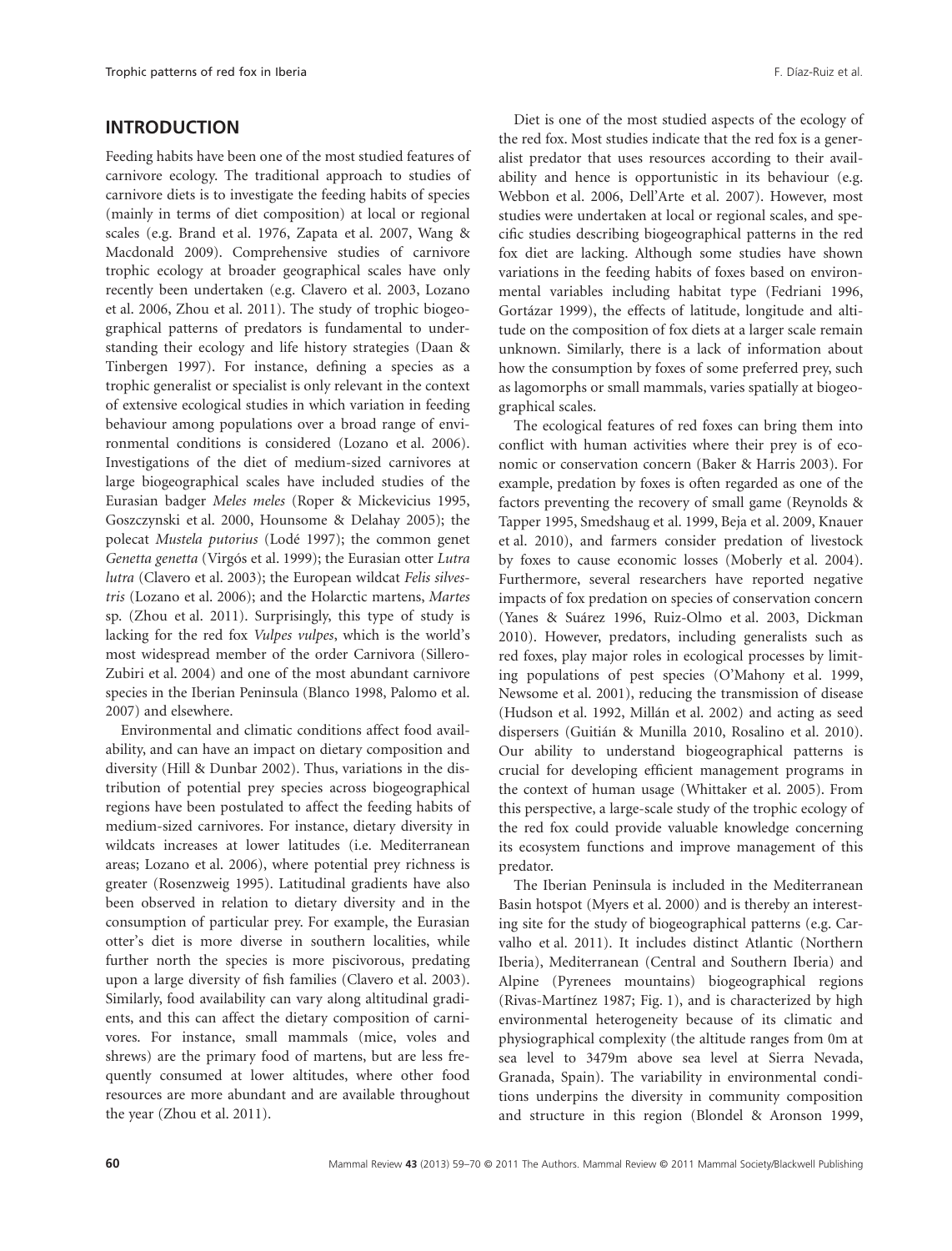

**Fig. 1.** Geographical distribution in the Iberian Peninsula of studies of the diet of the red fox *Vulpes vulpes* included in this review. Biogeographical regions are shown, and the numbers represent study site identifiers (ID; see Appendix S1).

Stefanescu et al. 2004). Several patterns in the distribution and abundance of the main prey species of Iberian predators have been described. For instance, wild rabbits *Oryctolagus cuniculus*, which are a key prey for red foxes and other Iberian predators (Delibes & Hiraldo 1981, Calzada 2000, Ferreras et al. 2011), are most abundant at central–southern latitudes (Villafuerte et al. 1998), and small mammals show a gradient in abundance and species richness from south to north (Soriguer et al. 2003). The theory of feeding specialization predicts an increase in dietary diversity when the preferred prey becomes scarce (Futuyma & Moreno 1988). In this study, we tested this prediction in relation to the red fox and rabbits as its preferred prey. Although the Iberian Peninsula is a relatively small biogeographical area, its high environmental variability and biodiversity justifies a biogeographical analysis of the diet of resident generalist carnivores such as the red fox.

Our main objective was to describe the trophic biogeographical patterns of the red fox in the Iberian Peninsula, based on a comprehensive literature review. Specifically, we: (i) evaluated changes in consumption by red foxes of main food groups in relation to geographical variables (latitude, longitude and altitude); (ii) analysed the relationships between red fox dietary diversity, consumption of its main prey and geographical variables; (iii) assessed the relationships between the consumption of different food groups and habitat type and season; and (iv) interpreted patterns in the diet of this generalist predator from a biogeographical perspective.

#### **METHODS**

#### **Literature compilation and standardization of dietary data**

Various sources of information were used to review the available literature comprehensively, as recommended by Pullin and Stewart (2006). Search engines (ISI Web of Science and Google Scholar) were used to identify relevant scientific studies containing information about the trophic ecology of the red fox in the Iberian Peninsula. We searched for terms that were identified using the following combinations of keywords: 'red fox' or '*Vulpes vulpes*' and 'diet' or 'feeding' and 'Iberian Peninsula', 'Spain' or 'Portugal'. We consulted several zoological bibliographical data bases including the Zoological Record (http://scientific.thomson. com/products/zr/) and the bibliographical data set of the Spanish Society for the Conservation and Study of Mammals (http://www.secem.es/Secem\_la\_biblioteca.htm). We also sought information on the topic from informal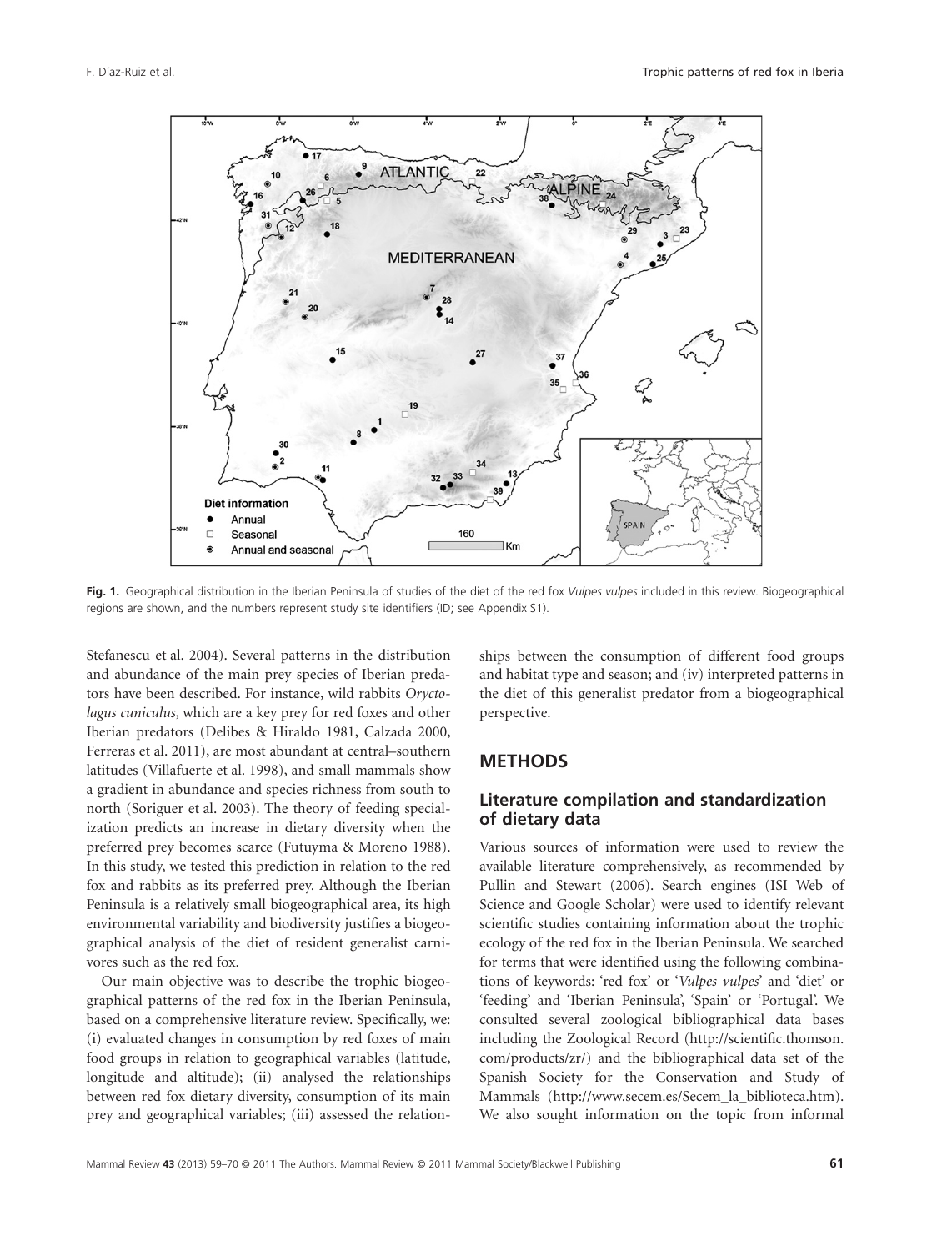contacts with expert researchers (colleagues working in different institutions – universities and environmental public administration – in Spain and Portugal). This provided us with less readily accessible sources of information, including unpublished or unedited studies (e.g. PhD theses, MSc and BSc dissertations, and public administration data bases).

We compiled a total of 55 published and unpublished studies concerning the diet of the red fox in Portugal and Spain, spanning the period 1971–2008. Some authors reported data pooled annually, others reported data pooled seasonally, and several provided both annual and seasonal data. To simplify the statistical procedures, two independent data bases were created for analysis: one comprising annual data and the other seasonal data. These data bases were analysed independently (see Statistical analyses).

To standardize data from different geographical areas (for later comparison and analysis), we excluded studies: (i) with small sample sizes (scat or stomachs; *n* < 30 for annual studies and  $n < 15$  for seasonal studies); (ii) reporting data for only one prey group; (iii) containing duplicated information, e.g. academic dissertations later published as scientific articles; and (iv) reporting only relative frequency of occurrence (RF, expressed as the percentage of times one food item occurs in relation to the total times all food items occur) or percentage biomass. This last exclusion meant that we only considered studies reporting the frequency of occurrence (FO, expressed as the percentage of scats/stomachs containing a particular food item) for the various food groups. RF values are considered to be highly suitable for interpopulation comparisons in diet studies (Clavero et al. 2003), and biomass is considered a direct measure of the energetic value of prey items consumed (Reynolds & Aebischer 1991), and therefore the best approximation to the true diet (Klare et al. 2011). However, only a small proportion of the reviewed studies presented RF or biomass information, while FO is widely used in carnivore diet studies and was used in most of the red fox studies considered in this review. Moreover, FO can be used to assess whether a predator behaves as an opportunist or as a specialist forager (Klare et al. 2011), and it is considered a valid parameter for comparative purposes (Reynolds & Aebischer 1991, Klare et al. 2011).

The application of the four exclusion criteria above resulted in a final set of 37 studies that were further analysed to describe red fox feeding patterns in the Iberian Peninsula. These studies were carried out in 39 locations distributed throughout the region (Fig. 1; for more detailed information, see Appendices S1, S2 and S3). The data were highly heterogeneous among the variables, which reflected the diversity of environmental conditions in the Iberian Peninsula. For example, a broad altitudinal range (20– 1425m) was included, and various habitat types were represented, including several types of Mediterranean scrub, agricultural lands, *dehesas* (savannah-like formations that combine pastures with intermittent cereal cultivation in park-like oak woodlands; Blondel & Aronson 1999) and forests containing various tree species (e.g. *Pinus* sp. and *Quercus pyrenaica*).

## **Variable selection**

From each study we derived the following parameters: respective geographical variables (latitude and longitude, in degrees; and altitude, in metres) either from the study itself or, if they were not provided in the study, from Google Earth (http://earth.google.com); the source of food materials analysed (scats or stomach contents); and the sample size, study duration, season, habitat, and FO of each food group (see Appendices S1 and S2). We categorized dietary items into the following main groups: lagomorphs (mainly European wild rabbits; see Results), small mammals (rodents and insectivores), birds, reptiles, invertebrates, fruits/seeds, and carrion/garbage (mainly large mammals and leftover food of anthropogenic origin). Four seasons were considered: spring (March–May), summer (June– August), autumn (September–November) and winter (December–February). The habitat type at each location was categorized as Mediterranean scrub, forest or agricultural–dehesa (agricultural land and dehesas), according to the descriptions given in each study. We calculated Herrera's trophic diversity index (D; Herrera 1976) from the FO data as an index of the trophic diversity for each diet. The index is computed according to the formula *s*  $D = -\sum \log p_i$ , where *p* is the frequency of occurrence of the various prey categories (i). This index is recommended for presence–absence food data, because other diversity indices such as the Shannon index cannot be calculated from this type of data (Herrera 1976).

#### **Statistical analyses**

To test for bias caused by the study duration, sample size or source of analysed food material (scats or stomach contents; Putman 1984), we followed the approach of earlier authors (Lozano et al. 2006, Zhou et al. 2011) and used multivariate analysis of covariance with the study duration and sample size as covariates, food material as a fixed factor and the FO of each of the seven food groups as response variables.

To avoid temporal pseudo-replication, we considered only those studies in which annual information on the Iberian fox diet was provided: 30 studies and localities, including a total of 9459 samples (stomachs and scats; see Appendix S1 and S2). Therefore, analyses of the relationship of the consumption of various food groups to geographical variables and habitat type were performed using the annual data base. The testing of seasonal variation was based only on those studies in which seasonal data were reported: 18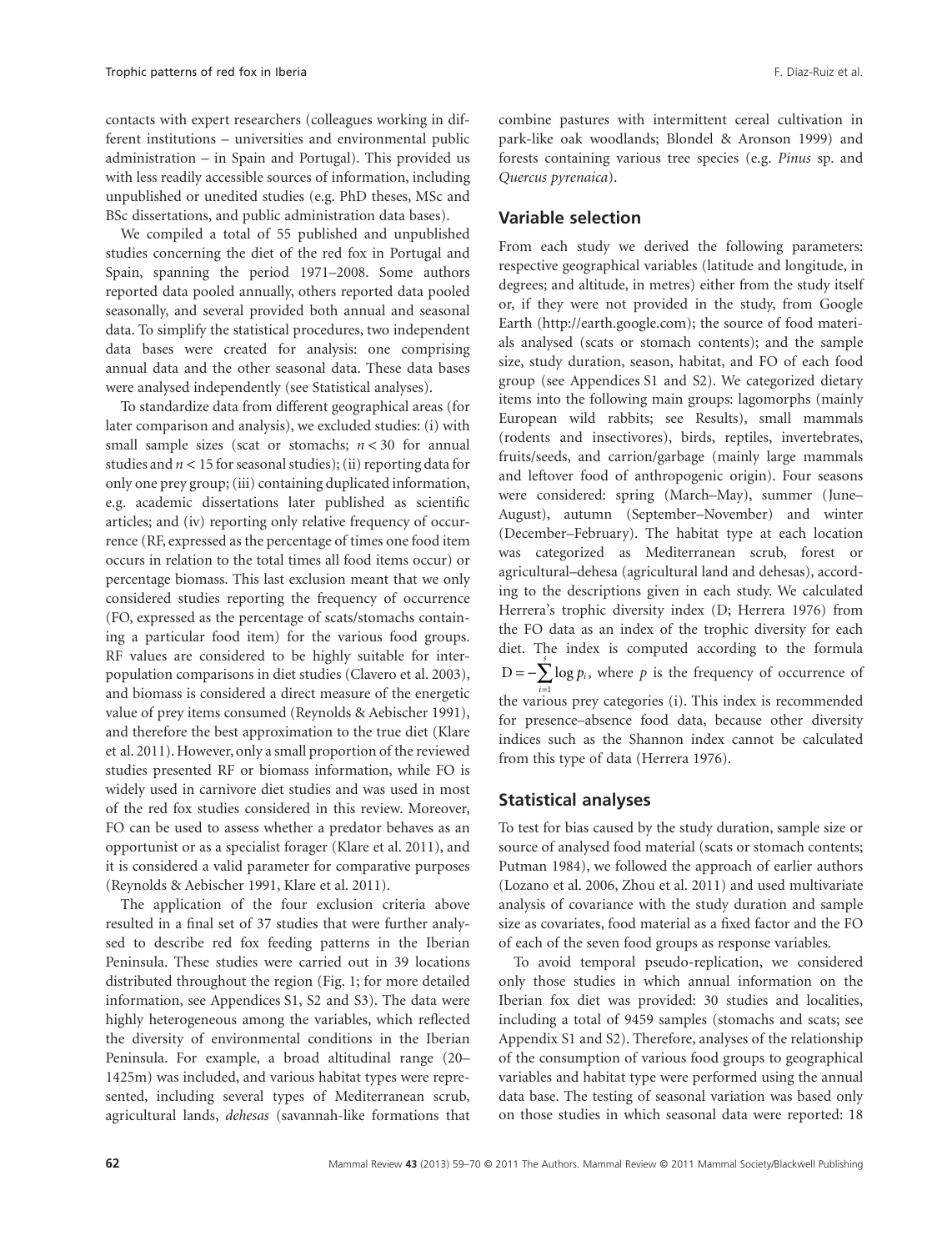studies and 20 localities, including a total of 5027 samples (stomachs and scats; see Appendices S1 and S2).

The relationships between geographical variables (latitude, longitude and altitude) and the FO of each food group were tested using simple regression analyses. In view of the potential importance of wild rabbits in the diet of red foxes, we used a simple regression analysis to investigate the relationships between the lagomorph FO (mainly wild rabbits; see Results) and the FO of other food groups. To evaluate whether trophic specialization occurred in Iberian red foxes, we tested the relationships between diet diversity (Herrera D index) and the FO of each of the four main food groups (lagomorphs, small mammals, invertebrates and fruits/ seeds) using data from annual studies. We applied general linear models (GLMs) using a normal distribution for errors of the response variable (Herrera D index) and an identity link function. One-way analysis of variance was used to test the effect of habitat type on the FO of each food group. We assessed seasonal variations in the diet by performing separate one-way analyses of variance with the FO of each food group as a dependent variable. We conducted Tukey's post-hoc tests to assess differences between pairs of habitat types and seasons.

Prior to statistical analyses, the FO for each food group and the Herrera D index values (dependent variables) were arc sine and log transformed, respectively, to achieve normality (Zar 1984), which was assessed visually from normal probability plots. All statistical analyses were performed using Statistica 6.0 software (StatSoft 2001).

#### **RESULTS**

We found no significant effect of study duration  $(F_{7,26} = 0.86, P = 0.55)$ , sample size  $(F_{7,26} = 0.73, P = 0.64)$ , source of analysed food material (scats or stomach contents;  $F_{7,26} = 0.43$ ,  $P = 0.11$ ) or the interaction between sample size and food material  $(F_{7,26} = 1.04, P = 0.42)$  on the FO of food groups in the diet. Thus, for further analyses we pooled data from studies with differing durations, sample sizes and sources of analysed food material.

#### **Overall diet**

Iberian red foxes consume a wide range of food items. Invertebrates were the most frequent food group in their diet (mean FO  $\pm$  SD, 40.1  $\pm$  25.5%), followed by fruits/ seeds (38.9  $\pm$  22.0%), small mammals (34  $\pm$  20.9%), lagomorphs  $(20.6 \pm 22.0\%)$ , carrion/garbage  $(15.3 \pm 14.2\%)$ , birds (13.4  $\pm$  15.3%) and reptiles (1.8  $\pm$  2.8%).

Coleoptera and Orthoptera species were the most common among the invertebrates, and both wild and cultivated fruits were included among the fruits/seeds consumed. The most common small mammal prey was *Apodemus sylvaticus*, followed by *Microtus* spp., *Crocidura* spp. and *Eliomys quercinus*. Wild rabbit was the dominant species among the lagomorphs, while hares *Lepus* spp. were rare in the red fox diet (only identified in 6 of the 27 studies that recorded lagomorphs;  $FO = 1.2 \pm 0.43\%$ ). For this reason, we will use indistinctly 'rabbits' and 'lagomorphs' from now on in the text. The large mammals reported as fox food items included *Cervus elaphus*, *Dama dama*, *Sus scrofa*, *Bos taurus*, *Ovis aries* and *Capra hircus*, and were presumably consumed as carrion. Among birds in the fox diet, the most common species consumed were *Columba* spp., *Alectoris rufa*, *Galerida* spp. and *Anas* spp. Several reptile species were consumed, including *Psammodromus* spp., *Malpolon monspessulanus* and *Elaphe scalaris*.

### **Geographical patterns (latitude, longitude and altitude)**

We found a negative and statistically significant relationship between latitude and the FO of lagomorphs  $(R^2 = 0.19,$  $F_{1,35} = 8.47$ ,  $P = 0.006$ ; Fig. 2a) and invertebrates (R<sup>2</sup> = 0.11,  $F_{1,35} = 4.37$ ,  $P = 0.04$ ; Fig. 2b), and a positive and significant relationship between latitude and the FO of small mammals  $(R^2 = 0.16, F_{1,35} = 6.78, P = 0.01; Fig. 2c)$  and fruits/seeds  $(R^2 = 0.12, F_{1,35} = 5.04, P = 0.03$ ; Fig. 2d). Therefore, at lower latitudes, lagomorphs and invertebrates were more frequently eaten, while at higher latitudes small mammals and fruits/seeds were more commonly consumed.

Only the FO of invertebrates and fruits/seeds were significantly related to longitude. The consumption of invertebrates increased towards the east  $(R^2 = 0.12, F_{1,35} = 4.95,$ *P* = 0.03), whereas that of fruits/seeds increased towards the west  $(R^2 = 0.16, F_{1,35} = 6.99, P = 0.01)$ .

Altitude was significantly and negatively associated with the FO of lagomorphs  $(R^2 = 0.29, F_{1,30} = 12.67, P = 0.001;$ Fig. 3a), and positively associated with that of small mammals ( $R^2 = 0.27$ ,  $F_{1,30} = 11.31$ ,  $P = 0.002$ , Fig. 3b). Thus, the consumption of lagomorphs decreased with altitude, and that of small mammals increased.

#### **Is the red fox specialized on rabbits in the Iberian Peninsula?**

The consumption of wild rabbits (represented by lagomorphs) was significantly and negatively related to the consumption of both small mammals ( $R^2 = 0.15$ ,  $F_{1,35} = 6.23$ ,  $P = 0.02$ ) and fruits/seeds (R<sup>2</sup> = 0.17,  $F_{1,35} = 8.41$ ;  $P = 0.006$ ). The GLM results suggest that diet diversity was not significantly associated with latitude ( $F_{1,25} = 0.33$ ,  $P > 0.5$ ), altitude  $(F<sub>1,25</sub> = 0.552, P > 0.4)$  or the FO of the four main food groups (lagomorphs:  $F_{1,25} = 0.126$ ,  $P > 0.7$ ; small mammals: *F*1,25 = 0.004, *P* > 0.9; invertebrates: *F*1,25 = 0.253, *P* > 0.6; and fruits/seeds:  $F_{1,25} = 0.196, P > 0.6$ .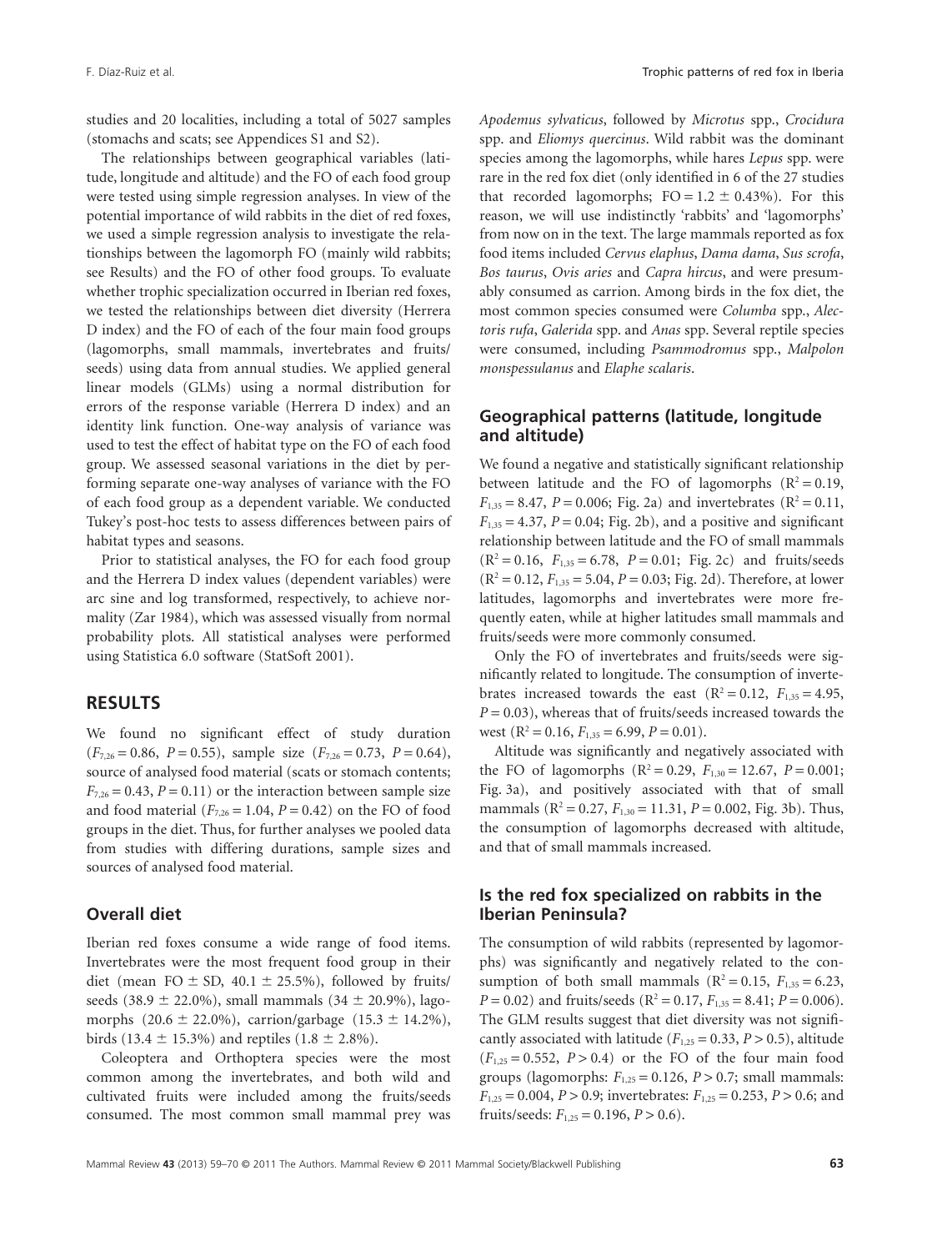

Fig. 2. Relationships between latitude and the frequency of occurrence (FO; arc sine transformed) of (a) lagomorphs (b) invertebrates (c) small mammals and (d) fruits/seeds in the diet of the red fox. Each point represents one study site (see Fig. 1).



**Fig. 3.** Relationships between altitude (in metres) and the frequency of occurrence (FO; arc sine transformed) of (a) lagomorphs and (b) small mammals in the diet of the red fox. Each point represents one study site (see Fig. 1).

#### **Habitat type and seasonality**

We found a significant relationship between habitat type and the FO of lagomorphs  $(F_{2,21} = 8.10, P = 0.002)$  and small mammals  $(F_{2,20} = 4.05, P = 0.03)$  in red fox diet. The FO of lagomorphs was higher in Mediterranean scrub than in forest (Fig. 4a), but the opposite was observed for small mammals (Fig. 4b).

A significant seasonal relationship in the red fox diet was found for reptiles  $(F_{3,53} = 3.34, P = 0.02)$ , invertebrates  $(F_{3,53} = 9.45, P < 0.0001)$  and fruits/seeds  $(F_{3,53} = 11.49,$ *P* < 0.0001). The FO of reptiles increased from winter to summer (Fig. 5a); invertebrates were mostly consumed in summer, and their occurrence in the diet was lowest in winter (Fig. 5b); and fruits/seeds were consumed most in autumn and least in spring (Fig. 5c). Marginally significant differences were found for lagomorphs  $(F_{3,53} = 2.40, P =$ 0.07), which were consumed most in summer (Fig. 5d).

## **DISCUSSION**

### **Biogeographical variations in the diet of the red fox in Iberia**

Generalist predators feed on different food resources according to their abundance and availability (Futuyma &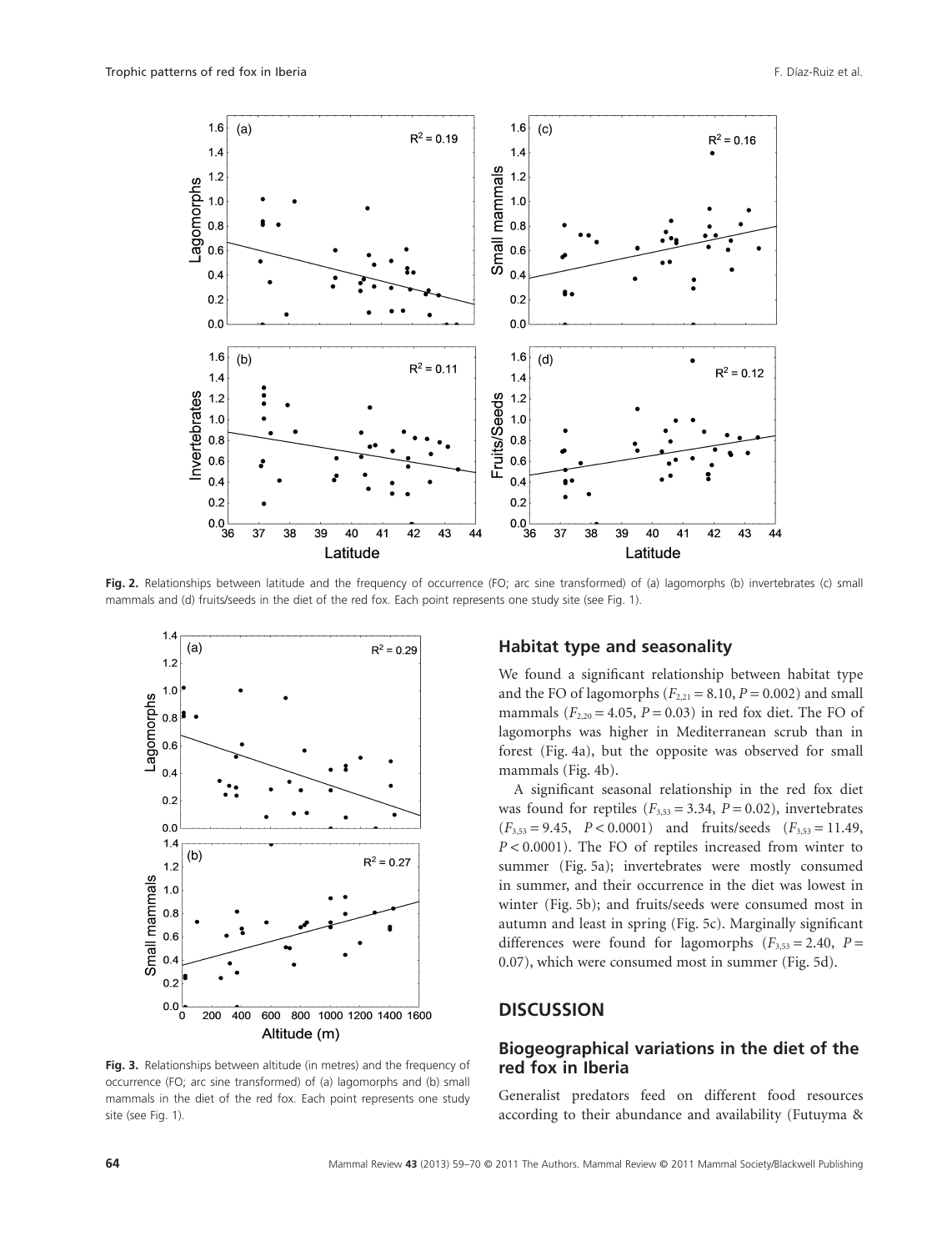

**Fig. 4.** Frequency of occurrence (FO; arc sine transformed; means  $\pm$  SE) of (a) lagomorphs and (b) small mammals in the diet of the red fox as a function of habitat type. Means marked with the same letter are not significantly different from one another (*P* < 0.05; Tukey's post-hoc test). M. scrub, Mediterranean scrub; Agri., agricultural lands.

Moreno 1988). This study confirms that the red fox is a generalist predator; its trophic patterns can be explained by geographical variables, habitat type and seasonality. These factors determine directly the abundance and availability of its main foods [e.g. wild rabbits are more abundant at southern latitudes (Villafuerte et al. 1998) and in Mediterranean scrubland habitats (Calvete et al. 2004); small mammals are more abundant at northern latitudes (Soriguer et al. 2003) and in forest habitats (Torre et al. 2002)]. Latitude influences the feeding patterns of many medium-sized carnivores (Clavero et al. 2003, Hounsome & Delahay 2005, Lozano et al. 2006, Zhou et al. 2011). Some researchers relate dietary patterns in the abundance and diversity of prey species with the latitudinal gradient described in Eurasia, which increases towards the south (Pianka 1966, Blondel & Aronson 1999). Our results are consistent with these findings as we observed a latitudinal gradient in the consumption of lagomorphs, invertebrates, small mammals and fruits/seeds by red foxes.

The increase in the consumption of lagomorphs, mainly wild rabbits, towards southern Iberia is a consequence of the greater abundance of this prey at these latitudes (Villafuerte et al. 1998). The same pattern in rabbit intake has

been shown for other medium-sized Iberian carnivores including the wildcat (Lozano et al. 2006), the badger (Virgós et al. 2005, Barea-Azcón et al. 2010) and the polecat (Santos et al. 2009). This feeding pattern could explain the negative latitudinal gradient found in the body size of Iberian red foxes, which contradicts Bergmann's Rule (Yom-Tov et al. 2007). The high occurrence of invertebrates in the red fox diet in southern regions may be explained by the greater availability of this food type at low latitudes (Chapman 1998, Blondel & Aronson 1999) and is in agreement with studies of the diet of other medium-sized Iberian generalist carnivores including the genet (Virgós et al. 1999).

The positive relationship between latitude and small mammal consumption by Iberian red foxes corresponds to a south–north gradient in the abundance and species richness of this prey group (Blanco 1998, Soriguer et al. 2003). The decrease in rabbit abundance in northern regions of the Iberian Peninsula also promotes the switch to small mammals as the main prey in these areas. This pattern was also observed by Zhou et al. (2011) in Holarctic marten species at a larger biogeographical scale.

The consumption of fruits/seeds by the red fox is greater in northern regions than in southern regions. However, this pattern is opposite to that described for other Eurasian generalist carnivores, which decrease their consumption of plant matter and increase carnivory with increasing latitude (Virgós et al. 1999, Goszczynski et al. 2000, Vulla et al. 2009, Zhou et al. 2011). In some of these studies, this pattern is explained by a reduction in primary production with increasing latitude, but the narrow latitudinal range covered in the present study leads us to believe that the higher consumption of fruits/seeds is likely to be due to the greater availability of this resource in the north of the Iberian Peninsula.

The FO of invertebrates in the fox diet increases from east to west, while that of fruits/seeds increases from west to east. Rosalino and Santos-Reis (2009) were not able to explain a similar longitudinal gradient found in fruit/seed consumption by medium-sized carnivores in Iberia because of the absence of data on the availability of plant species producing fruits and seeds. Invertebrates are an alternative food source for some omnivorous species, especially larger carnivorous mammals, where larger prey items are not available (Capinera 2010). However, as there is currently no information on the availability of invertebrates over a longitudinal gradient in Iberia, we have no data to enable us to interpret our results.

The decrease in consumption of lagomorphs by foxes with increasing altitude could be because of the reduced presence and abundance of rabbits above 1000m (Blanco 1998, Palomo et al. 2007), but the consumption of small mammals by foxes increased in high altitude areas. This is in contrast with previous findings that the species richness and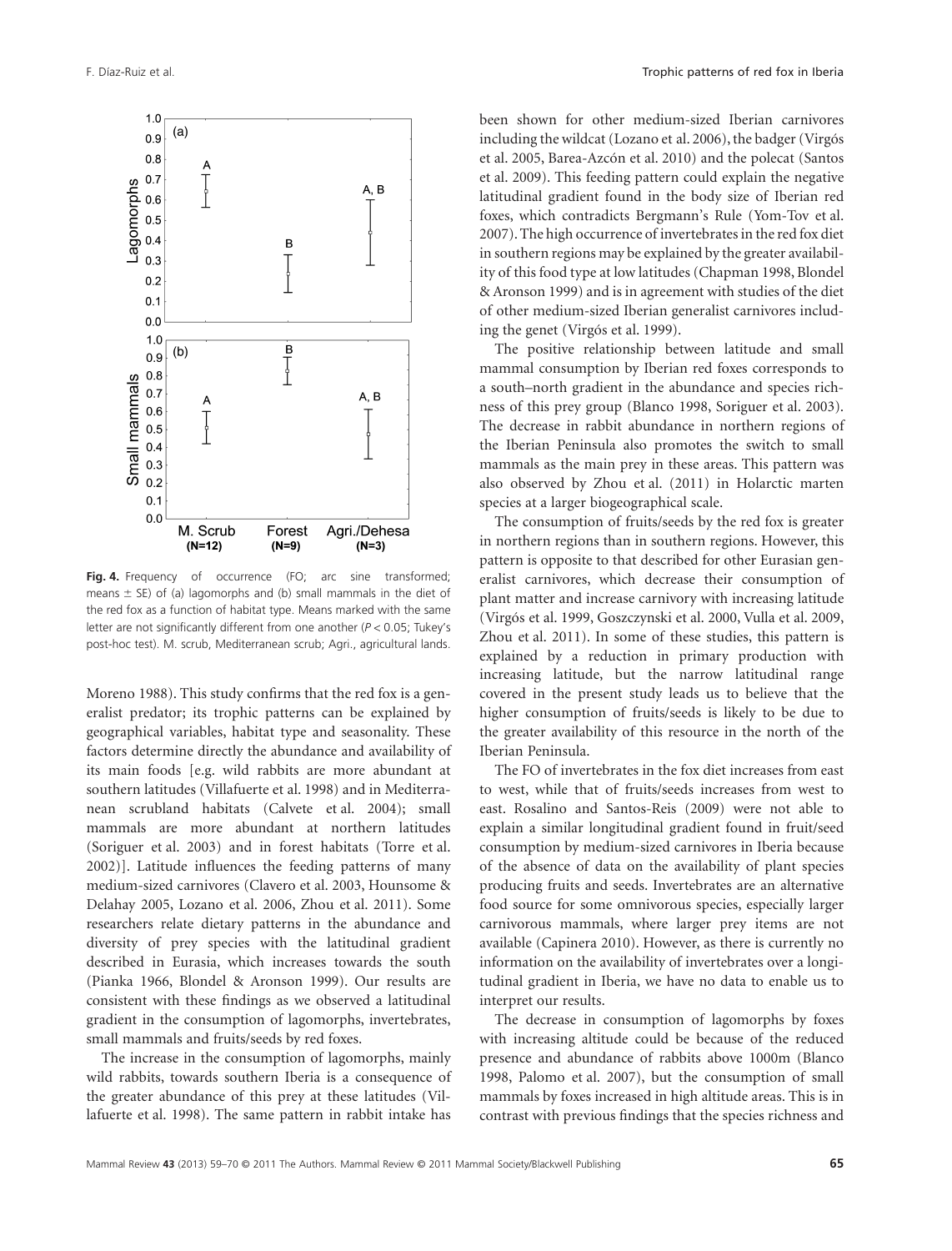

**Fig. 5.** Frequency of occurrence (FO; arc sine transformed; means  $\pm$  SE) of (a) reptiles (b) invertebrates (c) fruits/seeds and (d) lagomorphs in the diet of the red fox, as a function of season (marginally non-significant for lagomorphs, *P* = 0.07). Means marked with the same letter are not significantly different from one another (*P* < 0.05; Tukey's post-hoc test).

abundance of small mammals decreases at higher altitudes (Torre 2004). However, the altitudinal range considered in this study (only three localities were higher than 1400m; see Appendix S1) did not include altitudes that may limit the presence of most small mammals consumed by the red fox (Palomo et al. 2007), which prevents us from confirming this trend in small mammal consumption. Thus, the increased intake of small mammals seems to be a functional response to the reduced availability of lagomorphs at higher altitudes, as Hartová-Nentvichová et al. (2010) found for red foxes in the mountains of the Czech Republic.

#### **Is the red fox specialized on rabbits in the Iberian Peninsula?**

A negative relationship between a given food group and dietary diversity is usually interpreted as indicating trophic specialization (Futuyma & Moreno 1988, Fedriani et al. 1998, Lozano et al. 2006). A negative relationship at a regional scale between lagomorph consumption and dietary diversity has been described for red foxes (Delibes-Mateos et al. 2008) and for other small and medium-sized Mediterranean carnivores (Sarmento 1996, Lozano et al. 2006, Santos et al. 2009). However, we did not find any significant relationship between dietary diversity and the consumption of lagomorphs or other prey, or geographical variables, perhaps because of the high trophic flexibility of the fox in the Iberian Peninsula. These results suggest that, at the scale of the peninsula, only small mammals and fruits/seeds are eaten by foxes as alternatives to lagomorphs. This confirms the opportunistic and generalist feeding behaviour of the red fox, as has consistently been reported for different geographical areas and at various scales (e.g. Kjellander & Nordstrom 2003, Dell'Arte et al. 2007).

#### **Habitat type and seasonality**

We observed a high intake of lagomorphs by red foxes in the Mediterranean scrubland, where wild rabbits reach higher densities (Fedriani 1996, Palomares 2001, Calvete et al. 2004). In contrast, Fedriani (1996) found no difference in consumption of wild rabbits by red foxes in adjacent areas of scrubland and dehesa habitat in Doñana (southwest Iberian Peninsula), despite higher rabbit density in the scrubland patches. This is probably a consequence of the larger scale considered in our review, where habitats were clearly differentiated between studies. The preference for forests shown by the small mammal species most frequently consumed by foxes (e.g. the wood mouse *Apodemus sylvaticus*; Torre et al. 2002), together with the low abundance of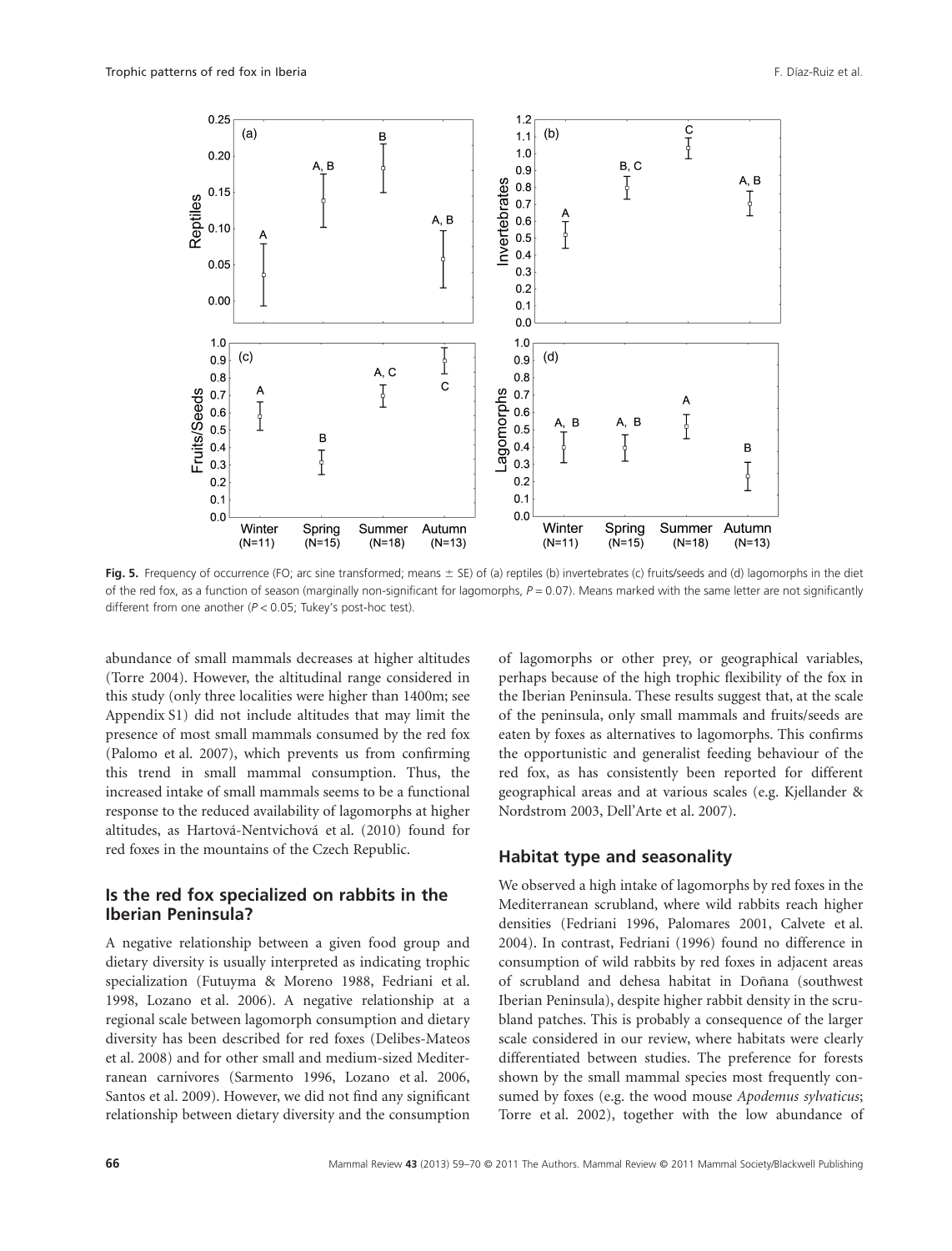

Fig. 6. Conceptual model illustrating the biogeographical patterns found in the consumption of the main food groups by the Iberian red fox, in relation to geographical variables (LAG, lagomorphs; SM, small mammals; F/S, fruits/ seeds; INV, invertebrates). The white arrows represent latitudinal (LATITUDE) and longitudinal (LONG) gradients, and the grey arrow shows the altitudinal gradient (ALTITUDE).

rabbits in this type of habitat, explains why foxes include in their diet a greater proportion of small mammals in forests than in others habitats.

Several researchers have reported marked seasonality in the diet of the red fox (Dell'Arte et al. 2007, Hartová-Nentvichová et al. 2010). Mediterranean ecosystems have marked climatic seasonality, with hot dry summers and cold wet winters (Blondel & Aronson 1999); thus, some trophic resources for carnivores are only seasonally available (Virgós 2002). We also observed a marked seasonality in the diet of the red fox, which is a result of the seasonal availability of some food groups at the Iberian scale. Populations of Orthoptera and Coleoptera, the invertebrates most consumed in summer, increase dramatically during this season (Aranda et al. 1995, Loureiro et al. 2009). The availability of cultivated and wild fruits is greatest in summer and autumn (Loureiro et al. 2009), when they are most consumed by foxes. The annual abundance of wild rabbits in the Iberian Peninsula peaks in the spring–summer period (Soriguer 1981, Beltrán 1991). At this time the greater availability of juvenile rabbits and the susceptibility of the rabbit population to myxomatosis (Calvete et al. 2002) may make this prey more vulnerable to predation and consumption as carrion by foxes, so that rabbits may provide a valuable energy source for foxes during the highly critical breeding period. This explains the observed seasonal increase in the FO of lagomorphs from spring to summer (Fig. 5d). However, in areas where rabbits are very abundant, their availability is high throughout the year (Angulo & Villafuerte 2003), which could explain the lack of statistically

significant differences between seasons in the FO of lagomorphs in the red fox diet.

## **CONCLUSIONS**

Biogeographical variation in the feeding habits of Iberian red foxes are associated with geographical variables, habitat type and season, which affect the availability of alternative potential foods (Fig. 6). Our results confirm that the feeding habits of the red fox, a generalist predator, vary widely both spatially and temporally, even within a relatively small biogeographical area such as the Iberian Peninsula. Therefore, we demonstrate that the flexibility of this generalist predator really reflects the biogeographical patterns of distribution and abundance of its main food sources. Understanding these patterns in the feeding ecology of the red fox, the most abundant carnivore in the Iberian Peninsula, will facilitate the understanding of the geographical variations in its abundance and behaviour, and improve the management and conservation of this species.

## **ACKNOWLEDGEMENTS**

We are especially grateful to Drs P. C. Alves and C. Gortázar for providing unpublished data to be included in this review. We thank also Drs. Jennings and Hackländer, and two anonymous referees whose comments greatly improved the manuscript. M. Delibes-Mateos currently holds a Juan de la Cierva research contract awarded by the Ministerio de Ciencia e Innovación and the European Social Fund. C.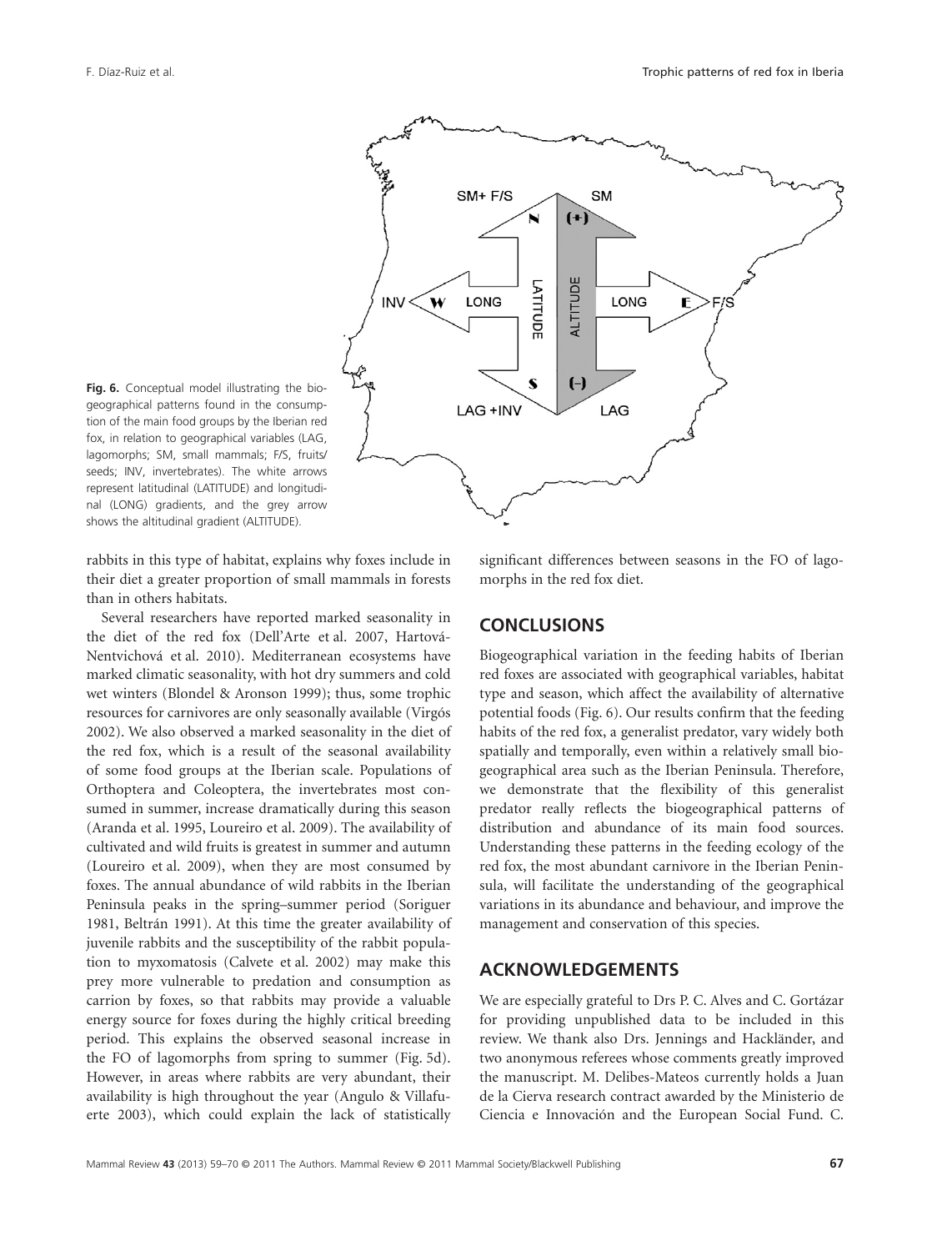Ferreira was supported by a PhD grant (Ref. SFRH/BD/ 22084/2005) funded by the Fundação para a Ciência e Tecnologia of the Ministério da Ciência, Tecnologia e Ensino Superior, Portuguese government. Financial support for the study was provided by the Spanish MICINN Project CGL2009-10741 from Spanish Plan Nacional de I+D and FEDER funds.

## **REFERENCES**

- Angulo E, Villafuerte R (2003) Modelling hunting strategies for the conservation of wild rabbit populations. *Biological Conservation* 115: 291–301.
- Aranda Y, Isern-Valberdú J, Pedrochi C (1995) Dieta estival del zorro *Vulpes vulpes* L. en pastos del Pirineo Aragonés: Relación con la abundancia de artrópodos. *Lucas Mallada* 7:  $9 - 20.$
- Baker PJ, Harris S (2003) A review of the diet of foxes in rural Britain and a preliminary assessment of their impact as a predator. In: Tattersall F, Manly WM (eds) *Conservation and Conflict – Mammals and Farming in Britain*, 120–140. Linnean Society Occasional Publication No. 4, Westbury Publishing, Otley, UK.
- Barea-Azcón JM, Ballesteros-Duperón E, Gil-Sánchez JM, Virgós E (2010) Badger *Meles meles* feeding ecology in dry Mediterranean environments of the southwest edge of its distribution range. *Acta Theriologica* 55: 45–52.
- Beja P, Gordinho L, Reino L, Loureiro F, Santos-Reis M, Borralho R (2009) Predator abundance in relation to small game management in southern Portugal: conservation implications. *European Journal of Wildlife Research* 55: 227–238.
- Beltrán JF (1991) Temporal abundance pattern of the wild rabbit in Doñana, SW Spain. *Mammalia* 55: 591–599.
- Blanco JC (1998) *Mamíferos De España*, vol. I & II. Ed. Planeta, Barcelona, Spain.
- Blondel J, Aronson J (1999) *Biology and Wildlife of the Mediterranean Region*. Oxford University Press, Oxford, UK.
- Brand CJ, Keith LB, Fisher CA (1976) Lynx responses to changing snowshoe hare densities in central Alberta. *Journal of Wildlife Management* 40: 416–428.
- Calvete C, Estrada R, Villafuerte R, Osacar JJ, Lucientes J (2002) Epidemiology of viral haemorrhagic disease (VHD) and myxomatosis in free-living population of wild rabbits. *Veterinary Record* 150: 776–782.
- Calvete C, Estrada R, Angulo E, Cabezas-Ruíz S (2004) Habitat factors related to wild rabbit conservation in an agricultural landscape. *Landscape Ecology* 19: 531–542.
- Calzada J (2000) *Impacto de la Depredación y Selección de Presa del Lince y el Zorro Sobre el Conejo*. PhD thesis, University of León, Spain.
- Capinera JL (2010) *Insects and Wildlife: Arthropods and their Relationships with Wild Vertebrate Animals*. Wiley-Blackwell, Oxford, UK.
- Carvalho JC, Cardoso P, Crespo LC, Henriques S, Carvalho R, Gomes P (2011) Biogeographic patterns of spiders in coastal dunes along a gradient of mediterraneity. *Biodiversity and Conservation* 4: 873–894.
- Chapman RF (1998) *The Insects: Structure and Function*. Cambridge University Press, Cambridge, UK.
- Clavero M, Prenda J, Delibes M (2003) Trophic diversity of the otter (*Lutra lutra* L.) in temperate and Mediterranean freshwater habitats. *Journal of Biogeography* 30: 761–769.
- Daan S, Tinbergen JM (1997) Adaptation of life histories. In: Krebs JR, Davies NB (eds) *Behavioural Ecology: an Evolutionary Approach*, 311–333. Wiley-Blackwell, Oxford, UK.
- Delibes M, Hiraldo F (1981) The rabbit as prey in the Iberian Mediterranean ecosystem. In: Myers K, MacInnes CD (eds) *Proceedings of the I World Lagomorph Conference*, 614–622. University of Guelph, Guelph, Ontario, Canada.
- Delibes-Mateos M, Fernández de Simón J, Villafuerte R, Ferreras P (2008) Feeding responses of the red fox (*Vulpes vulpes*) to different wild rabbit (*Oryctolagus cuniculus*) densities: a regional approach. *European Journal of Wildlife Research* 54: 71–78.
- Dell'Arte GL, Laaksonen T, Norrdahl K, Korpimaki E (2007) Variation in the diet composition of a generalist predator, the red fox, in relation to season and density of main prey. *Acta Oecologica* 31: 276–281.
- Dickman CR (2010) The impacts and management of foxes *Vulpes vulpes* in Australia. *Mammal Review* 40: 181–211.
- Fedriani JM (1996) Dieta anual del zorro *Vulpes vulpes* en dos hábitats del Parque Nacional de Doñana. *Doñana Acta Vertebrata* 23: 143–152.
- Fedriani JM, Ferreras P, Delibes M (1998) Dietary response of the Eurasian badger, *Meles meles*, to a decline of its main prey in the Doñana National Park. *Journal of Zoology* 245: 214–218.
- Ferreras P, Travaini A, Zapata SC, Delibes M (2011) Short-term responses of mammalian carnivores to a sudden collapse of rabbits in Mediterranean Spain. *Basic and Applied Ecology* 12: 116–124.
- Futuyma DJ, Moreno G (1988) The evolution of ecological specialization. *Annual Review of Ecology and Systematics* 19: 207–233.
- Gortázar C (1999) *Ecología y Patología del Zorro (*Vulpes vulpes*, L.) en el Valle Medio del Ebro*. Consejo de Protección de la Naturaleza de Aragón, Zaragoza, Spain.
- Goszczynski J, Jedrzejewska B, Jedrzejewski W (2000) Diet composition of badgers (*Meles meles*) in a pristine forest and rural habitats of Poland compared to other European populations. *Journal of Zoology* 250: 495–505.
- Guitián J, Munilla I (2010) Responses of mammal dispersers to fruit availability: rowan (*Sorbus aucuparia*) and carnivores in mountain habitats of northern Spain. *Acta Oecologica* 36: 242–247.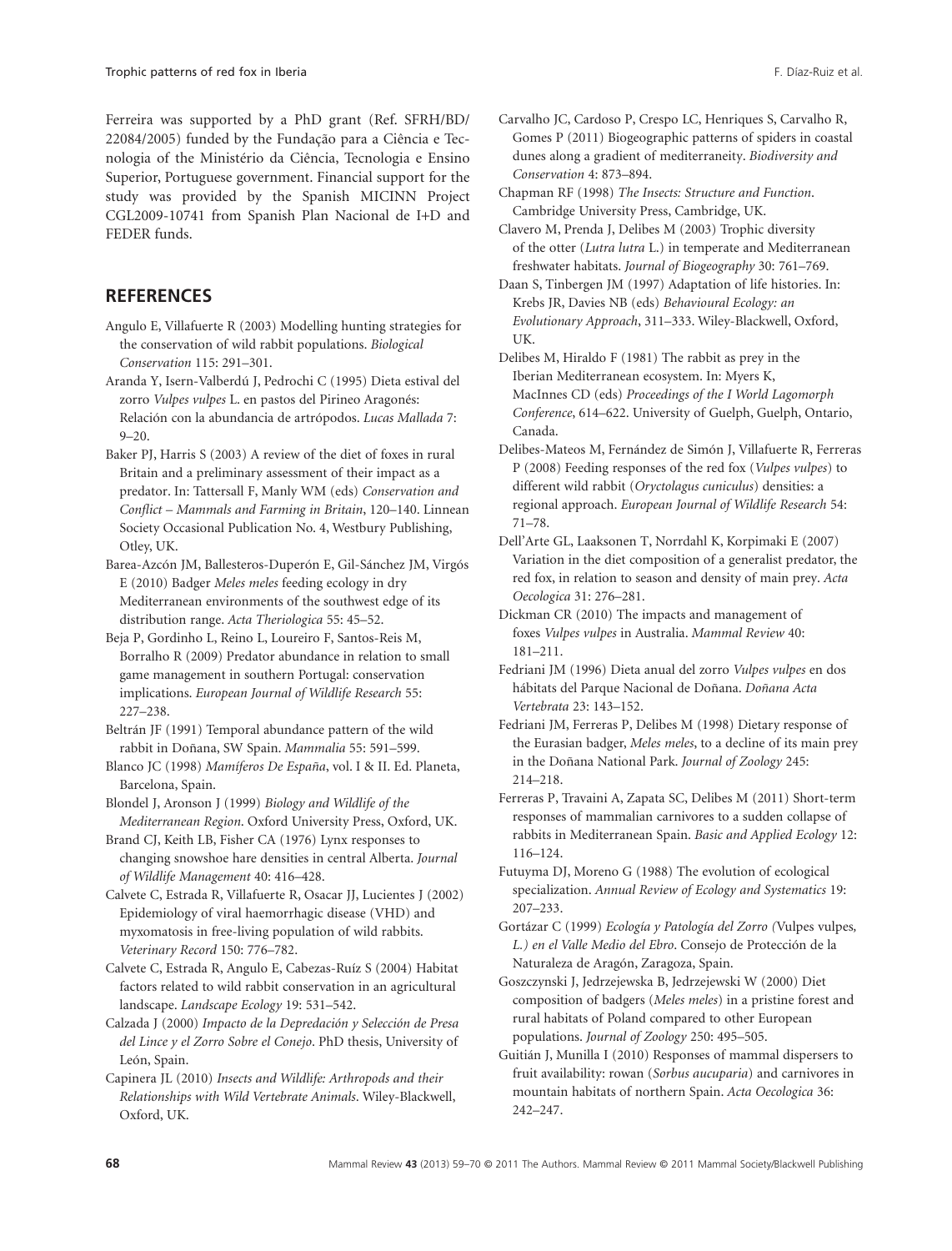Hartová-Nentvichová M, Šálek M, Červený J, Koubek P (2010) Variation in the diet of the red fox (*Vulpes vulpes*) in mountain habitats: effects of altitude and season. *Mammalian Biology* 75: 334–340.

Herrera CM (1976) A trophic diversity index for presence–absence food data. *Oecologia* 25: 187–191.

Hill RA, Dunbar RIM (2002) Climatic determinants of diet and foraging behaviour in baboons. *Evolutionary Ecology* 16: 579–593.

Hounsome T, Delahay R (2005) Birds in the diet of the Eurasian badger *Meles meles*: a review and meta-analysis. *Mammal Review* 35: 199–209.

Hudson P, Dobson AP, Newborn D (1992) Do parasites make prey vulnerable to predation? Red grouse and parasites. *Ecology* 61: 681–692.

Kjellander P, Nordstrom J (2003) Cyclic voles, prey switching in red fox, and roe deer dynamics – a test of the alternative prey hypothesis. *Oikos* 101: 338–344.

Klare U, Kamler JF, Macdonald DW (2011) A comparison and critique of different scat-analysis methods for determining carnivore diet. *Mammal Review* 41: 294–312.

Knauer F, Küchenhoff H, Pilz S (2010) A statistical analysis of the relationship between red fox *Vulpes vulpes* and its prey species (grey partridge *Perdix perdix*, brown hare *Lepus europaeus* and rabbit *Oryctolagus cuniculus*) in Western Germany from 1958 to 1998. *Wildlife Biology* 16: 56–65.

Lodé T (1997) Trophic status and feeding habits of the European Polecat (*Mustela putorius* L. 1758). *Mammal Review* 27: 177–184.

Loureiro F, Bissonete JA, Macdonald DW, Santos-Reis M (2009) Temporal variation in the availability of Mediterranean food resources: do badgers *Meles meles* track them? *Wildlife Biology* 15: 197–206.

Lozano J, Moleón M, Virgós E (2006) Biogeographical patterns in the diet of the wildcat, *Felis sylvestris* Schreber, in Eurasia: factors affecting the trophic diversity. *Journal of Biogeography* 33: 1076–1085.

Millán J, Gortázar C, Tizzani P, Buenestado FJ (2002) Do helminths increase the vulnerability of released pheasants to fox predation? *Journal of Helminthology* 76: 225–229.

Moberly RL, White PCL, Webbon CC, Baker PJ, Harris S (2004) Modelling the costs of fox predation and preventive measures on sheep farms in Britain. *Journal of Environmental Management* 70: 129–143.

Myers N, Mittermeier RA, Mittermeier CG, da Fonseca GAB, Kent J (2000) Biodiversity hotspots for conservation priorities. *Nature* 403: 853–858.

Newsome AE, Catling PC, Cooke BD, Smyth R (2001) Two ecological universes separated by the Dingo Barrier fence in semi-arid Australia: interactions between landscapes, herbivory and carnivory, with and without dingoes. *Rangeland Journal* 23: 71–98.

O'Mahony D, Lambin X, MacKinnon JL, Coles CF (1999) Fox predation on cyclic field vole populations in Britain. *Ecography* 22: 575–581.

Palomares F (2001) Comparison of 3 methods to estimate rabbit abundance in Mediterranean environment. *Wildlife Society Bulletin* 29: 578–585.

Palomo LJ, Gisbert J, Blanco JC (2007) *Atlas y Libro Rojo de los Mamíferos Terrestres de España*. Dirección General de Conservación de la Naturaleza – SECEM-SECEMU, Madrid, Spain.

Pianka ER (1966) Latitudinal gradients in species diversity: a review of concepts. *American Naturalist* 100: 33–46.

Pullin AS, Stewart GB (2006) Guidelines for systematic review in conservation and environmental management. *Conservation Biology* 20: 1647–1656.

Putman RJ (1984) Facts from faeces. *Mammal Review* 14: 79–97. Reynolds JC, Aebischer N (1991) Comparison and

quantification of carnivore diet by faecal analysis: a critique, with recommendations, based on a study of the fox *Vulpes vulpes*. *Mammal Review* 21: 97–122.

Reynolds JC, Tapper SC (1995) The ecology of the red fox *Vulpes vulpes* in relation to small game in rural southern England. *Wildlife Biology* 1: 105–119.

Rivas-Martínez S (1987) Nociones sobre Fitosociología, Biogeografía y Bioclimatología. In: Peinado M, Rivas-Martínez S (eds) *La Vegetación de España*, 15–57. University of Alcalá de Henares, Madrid, Spain.

Roper TJ, Mickevicius E (1995) Badger *Meles meles* diet: a review of literature from the former Soviet Union. *Mammal Review* 25: 117–129.

Rosalino LM, Santos-Reis M (2009) Fruit consumption by carnivores in Mediterranean Europe. *Mammal Review* 39: 67–78.

Rosalino LM, Rosa S, Santos-Reis M (2010) The role of carnivores as Mediterranean seed dispersers. *Annales Zoologici Fennici* 47: 195–205.

Rosenzweig ML (1995) *Species Diversity in Space and Time*. Cambridge University Press, Cambridge, UK.

Ruiz-Olmo J, Blanch F, Vidal F (2003) Relationships between the red fox and waterbirds in Ebro Delta Natural Park, N.E. Spain. *Waterbirds* 26: 217–225.

Santos MJ, Matos HM, Baltazar C, Grilo C, Santos-Reis M (2009) Is polecat (*Mustela putorius*) affected by 'mediterraneity'? *Mammalian Biology* 74: 448–455.

Sarmento P (1996) Feeding habits of the weasel *Mustela nivalis* in relation to prey abundance. *Oikos* 26: 378–384.

Sillero-Zubiri C, Hoffmann M, Macdonald DW (2004) *Canids: Foxes, Wolves, Jackals and Dogs. Status Survey and Conservation Action Plan*. IUCN/SSC Canid Specialist Group. Gland, Switzerland and Cambridge, UK.

Smedshaug CA, Selas V, Lund SE, Sonerud GA (1999) The effect of a natural reduction of red fox *Vulpes vulpes* on small game hunting bags in Norway. *Wildlife Biology* 5: 157–166.

Soriguer RC (1981) Biología y dinámica de una población de conejos (*Oryctolagus cuniculus*) en Andalucía occidental. *Doñana Acta Vertebrata* 8: 1–379.

Soriguer RC, Carro C, Fandos P, Márquez FJ (2003) La diversidad y abundancia de los micromamíferos ibéricos. In: